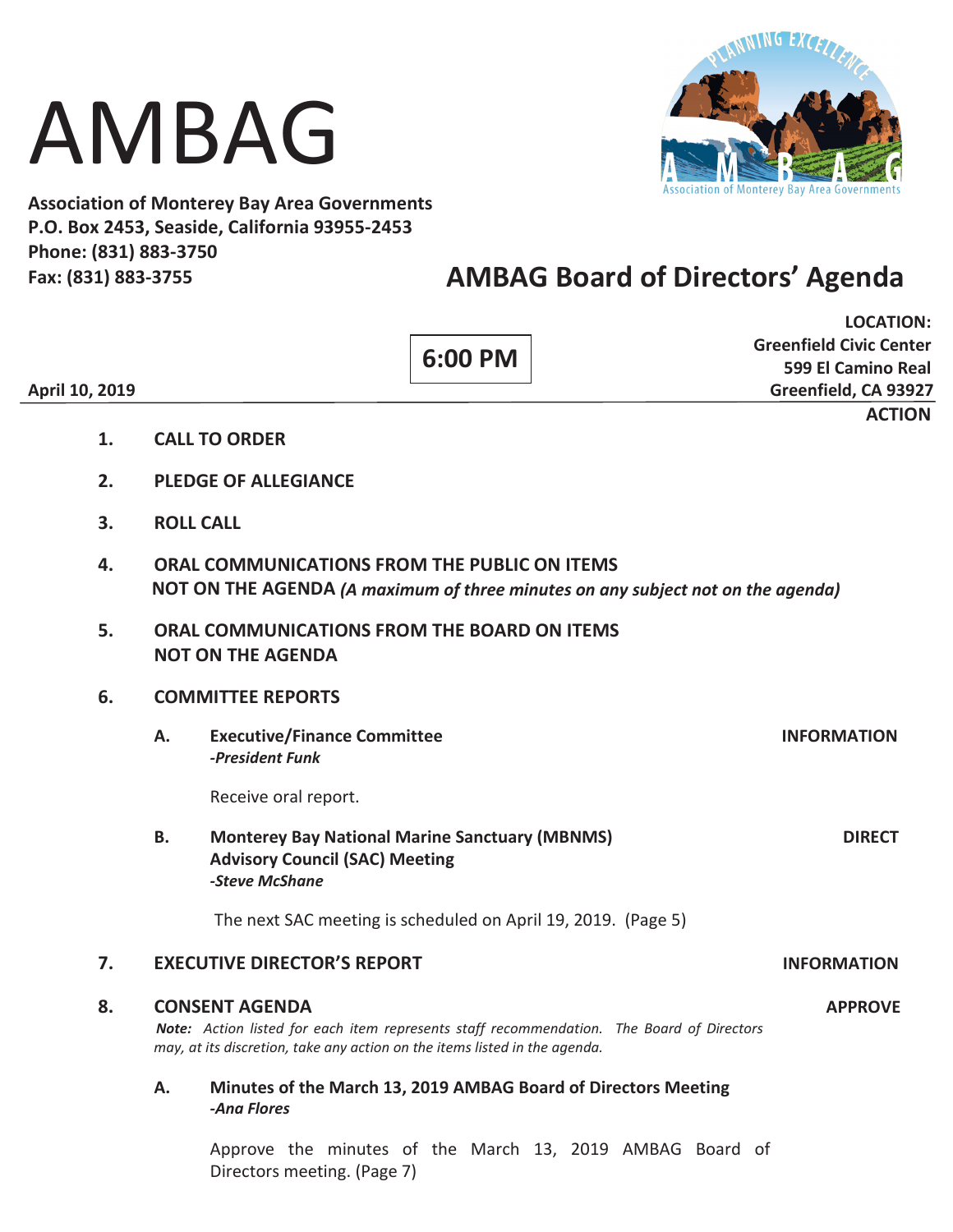# **AGENDA**

# **B. AMBAG Regional Clearinghouse Monthly Newsletter**   *-Paul Hierling*

Accept the clearinghouse monthly newsletter. (Page 15)

# **C. AMBAG Energy Watch Update Report**   *-Elisabeth Bertrand*

Accept the Energy Watch update report. (Page 19)

# **D. Draft Amendment No. 3 to the FY 2018-19 Overall Work Program (OWP) and Budget**  *-Bhupendra Patel*

 Approve Draft Amendment No. 3 to the FY 2018-19 OWP and Budget and authorize staff to submit to Caltrans and federal agencies for their approval and execute the OWP agreement. (Page 23)

# **E. Demographic Forecasting Services – Consultant Agreement**  *-Heather Adamson*

Authorize the Executive Director to negotiate and execute an agreement with Population Reference Bureau in an amount not to exceed \$50,000 for demographic forecasting services. (Page 25)

# **F. Financial Update Report**  *-Errol Osteraa*

 Accept the financial update report which provides an update on AMBAG's current financial position and accompanying financial statements. (Page 67)

# **9. ITEMS REMOVED FROM CONSENT CALENDAR FOR DISCUSSION AND POSSIBLE ACTION**

# **10. PLANNING**

# **A. 2045 Metropolitan Transportation Plan/Sustainable Communities Strategy and Regional Housing Needs Allocation Work Program**  *-Heather Adamson*

Approve the 2045 Metropolitan Transportation Plan/Sustainable Communities Strategy and the Regional Needs Allocation work program and schedule. (Page 73)

# **11. ADJOURNMENT**